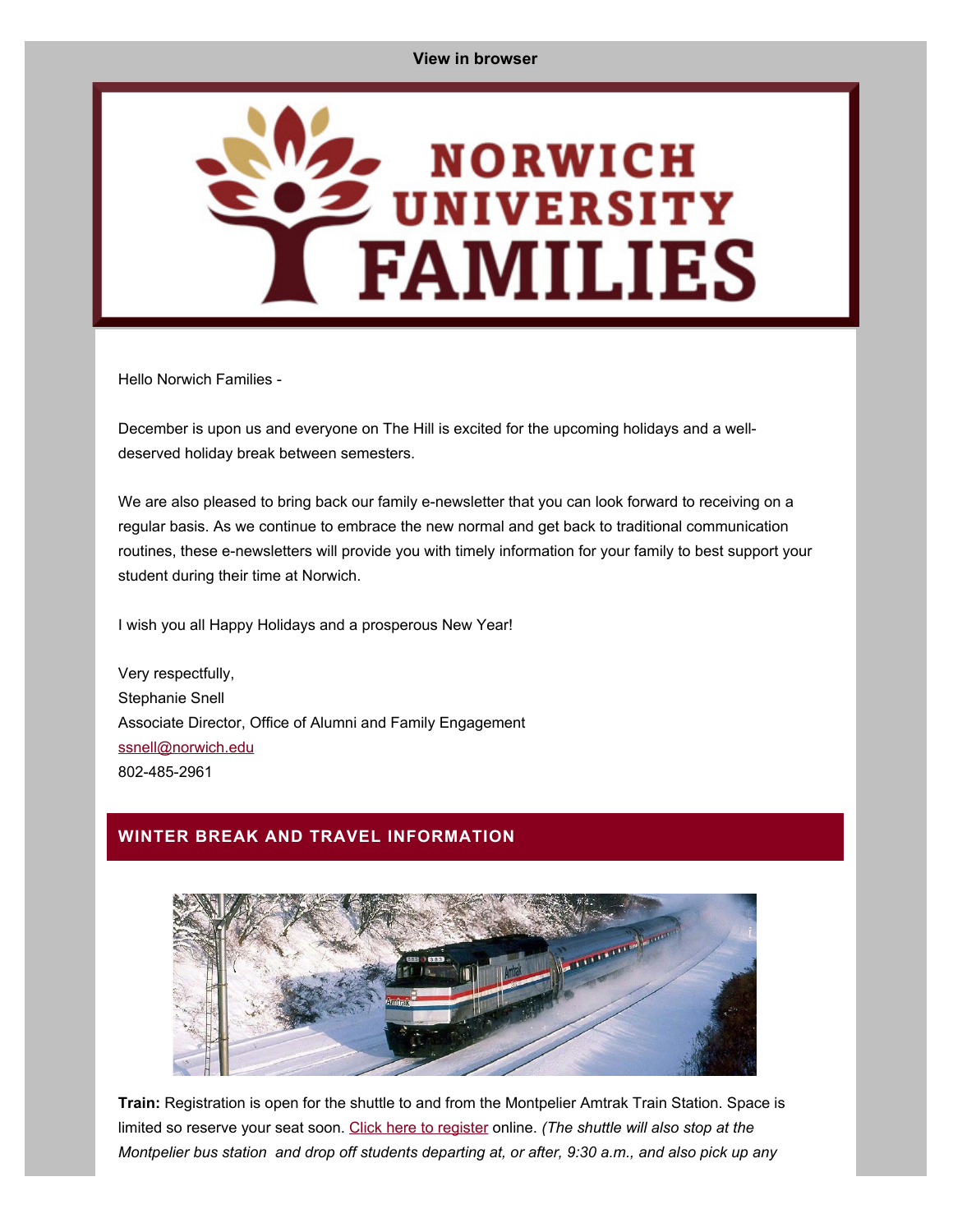**Burlington International Airport:** [Click here](https://alumni.norwich.edu/page.redir?target=http%3a%2f%2fwww.vermonttourandcharter.com%2fnorwich&srcid=153977&srctid=1&erid=22061673&trid=db6ad3dd-2624-4456-a9bf-16257f4c1337) for Burlington International Airport shuttle information through Vermont Tour and Charter

**Rideshare:** Students offering and seeking rides are posted on the my.norwich portal.

**Residence Halls and Barracks** will close at noon on December 20th and re-open on January 9th at noon.

**Dining services will close** following dinner on December 19th, and resume service with dinner on January 9th.

**Students leaving vehicles on campus during Winter Break** should park in Lot G - Disney Field, so that the other parking areas may be plowed in the event of snow. Cars left in all other lots will be towed to Lot G at the owner's expense.

## **FROM THE COMMANDANT OF CADETS**



.

It's been a busy and challenging fall semester, returning to in-person learning and training and almost normal Corps operations. Busy in that our Corps of Cadets was tasked and engaged significantly each day under our four-year progressive leadership model. My thanks to the entire Corp of Cadets and a salute to our specialty units for taking on new challenges in their advancement to becoming leaders while participating in a full fall schedule of events and ceremonies.

The impact of COVID-19 and remote learning has caused a training deficit for some of our current leaders. While most of our cadet leaders practice what right should be, there have been a few whose lack of confidence and immaturity superseded appropriate leadership behavior. In these incidents, we counsel and exercise our formal discipline process at the cadet commander and professional level. On the academic side, for some cadets, remote teaching impacted learning and grades suffered. As a university, we identified this risk at the start of the fall semester and expanded our academic support services at the Academic Achievement Center, Writing Center, Counseling and Wellness Center, and academic advising. Please encourage your student to seek the help and support they need to ensure their success as this semester concludes and the spring semester starts in 2022.

Congratulations to our newly recognized cadets in the Class of 2025. My thanks to our cadet leaders who trained them well and supported the homesickness, tears, two left feet, injuries, attitudes, and conflicts of Rookdom. It's the authentic experiential leadership practicum that Captain Alden Partridge introduced to America in 1819 at the American Literary Scientific and Military Academy in Norwich, Vermont and your child is following in the footsteps of two centuries of citizen-soldiers who have walked before them.

Enjoy the upcoming semester break with your student. On behalf of my staff, best wishes for a safe,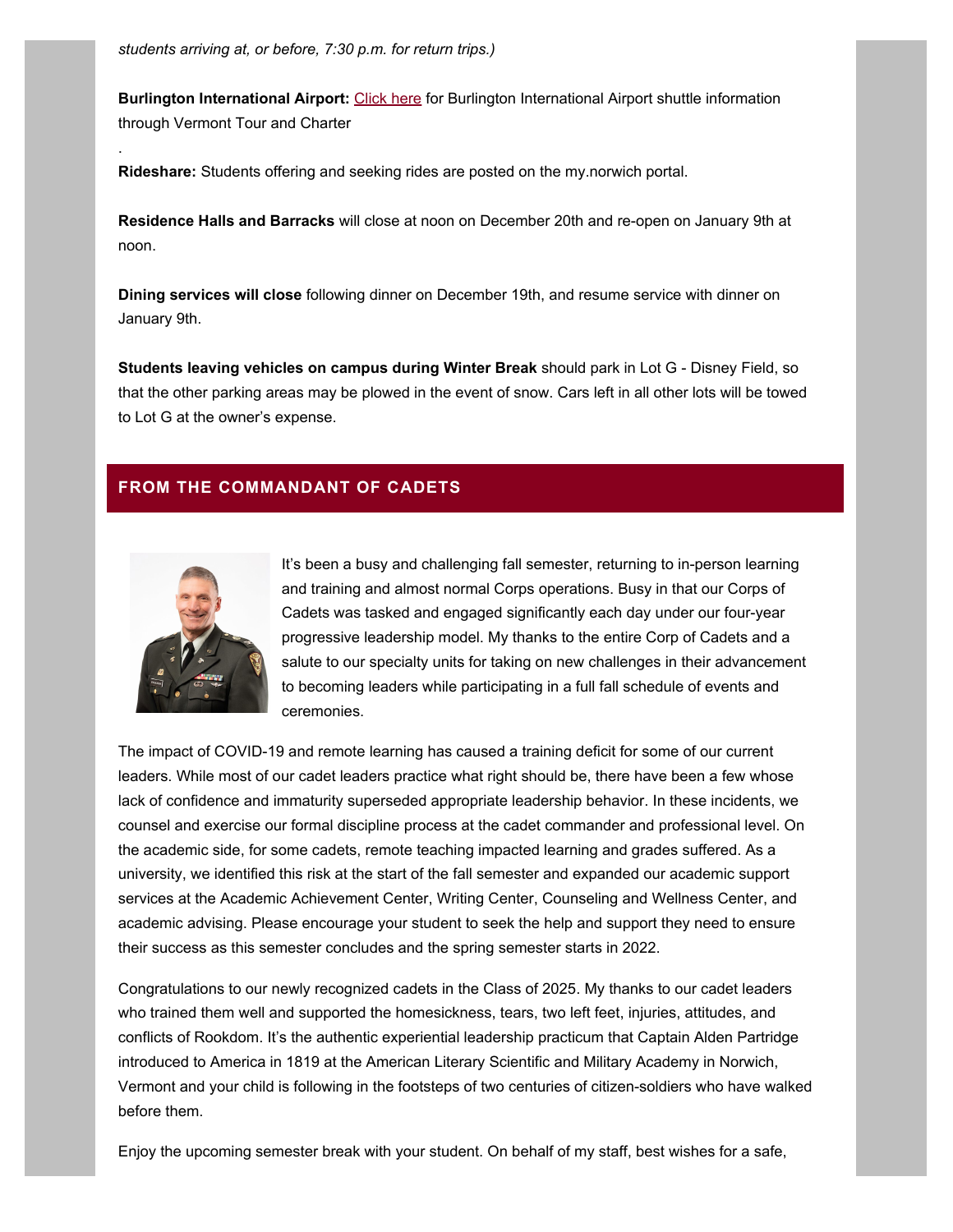happy, and blessed holiday and coming new year!

Respectfully, Bill Passalacqua '88, Colonel, VSM Acting Commandant of Cadets

#### **A NOTE FROM THE REGISTRARS OFFICE**

A reading day has been added to the academic calendar on Monday, December 13th. On Reading Day no classes will be scheduled (exception: students completing clinicals & student teaching on this day). Students are encouraged to prepare for final exams on this day. Additionally, the Fall 2021 withdrawal date has been extended, with the last day to withdraw from classes being also the 13th.

Is your student a December candidate for graduation? If so, students were notified of the details and the link to the Registrar's Norwich SharePoint graduation page and launched from thei[r main web pag](https://alumni.norwich.edu/page.redir?target=https%3a%2f%2fwww.norwich.edu%2fregistrar%2fall-of-registrar%2f1129-forms&srcid=153977&srctid=1&erid=22061673&trid=db6ad3dd-2624-4456-a9bf-16257f4c1337)e. Please remember, if your student has questions, they should reach out to their academic advisor, review the Registrar's SharePoint graduation information page, or [email the Registrar's Office.](mailto:%20registrar@norwich.edu)

## **CHEER ON THE NORWICH CADETS!**



Student athletic competitions are in full swing. Keep up to date on the latest games and events for each sport by viewing the latest team schedules on the [NU Athletics webpage](https://alumni.norwich.edu/page.redir?target=https%3a%2f%2fwww.norwichathletics.com%2flanding%2findex&srcid=153977&srctid=1&erid=22061673&trid=db6ad3dd-2624-4456-a9bf-16257f4c1337). Our students love to see familiar faces in the stands as they play home and away. *(Remember to check host school COVID guidelines if you do attend "away" games.)*

## **CONNECTING WITH THE PROVOSTS OFFICE**

While returning to an in-person experience on campus has been exciting and filled with many excellent academic, athletic, and extracurricular opportunities, it has also been a challenge to find the time and energy to meet our commitments and to take care of our mental and physical health. As a result, we took a breath and hit "pause" for two Wellness days in November. On these Wellness Days classes were canceled and a variety of restorative events occurred. Students were encouraged to rest, recharge, and catch up on work. If you had been on campus those days, you would have seen students playing dodge ball, chess, and board games, and engaged in tie-dying.

#### **Does your student have questions about academic support on campus?**

We want students to be engaged in their academic journey and to feel supported on campus. As a result, an [online form](https://alumni.norwich.edu/page.redir?target=https%3a%2f%2fforms.office.com%2fpages%2fresponsepage.aspx%3fid%3dVrf8NHw66k2rTVMkvALvXgyw-vZMTw9BrJNZSicktQpUMkpMRjNUTTdINDA4UVA1MFZKTFRVMzI3TS4u&srcid=153977&srctid=1&erid=22061673&trid=db6ad3dd-2624-4456-a9bf-16257f4c1337) for questions and concerns is now available. (Note, this form is NOT anonymous, as we want to answer student concerns directly.)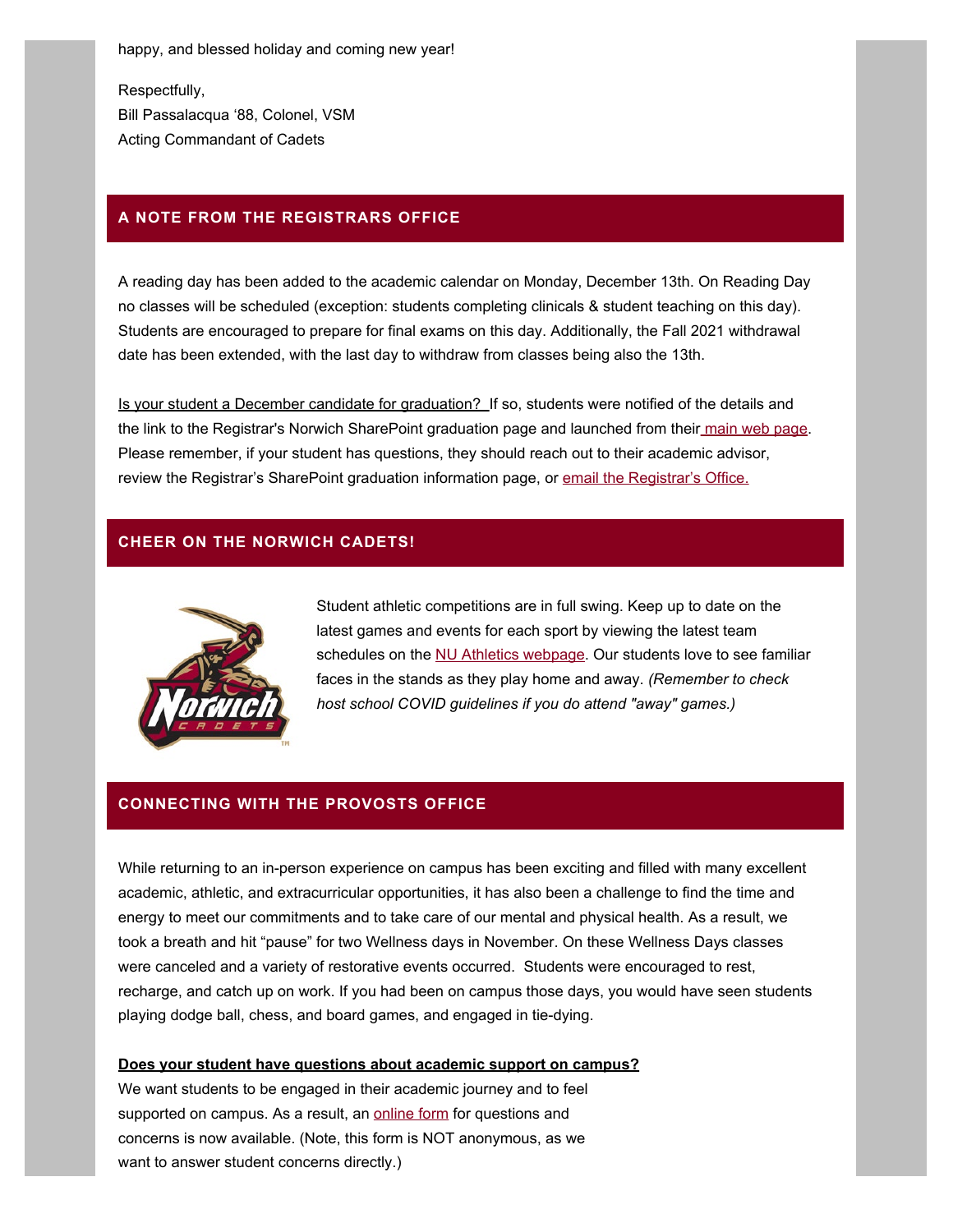

Students should also be in contact as needed with the [Academic](https://alumni.norwich.edu/page.redir?target=https%3a%2f%2fwww.norwich.edu%2faac&srcid=153977&srctid=1&erid=22061673&trid=db6ad3dd-2624-4456-a9bf-16257f4c1337) [Achievement Center.](https://alumni.norwich.edu/page.redir?target=https%3a%2f%2fwww.norwich.edu%2faac&srcid=153977&srctid=1&erid=22061673&trid=db6ad3dd-2624-4456-a9bf-16257f4c1337) [S](https://alumni.norwich.edu/page.redir?target=https%3a%2f%2fwww.norwich.edu%2faac&srcid=153977&srctid=1&erid=22061673&trid=db6ad3dd-2624-4456-a9bf-16257f4c1337)taff members are available to offer professional tutoring and academic support all year long, but especially as finals approach.

### **A NOTE FROM THE COUNSELING AND WELLNESS CENTER**



The Counseling and Wellness Center has offered in-person counseling, acupuncture, yoga, tea, therapy dogs, and relaxation space throughout the Fall semester. As we move into the holiday season, keep in mind the following ways to support your student, and please reach out with any questions or concerns you might have! Be pro-active and talk about mental health and physical health. Eating well, sleeping, exercising regularly, getting outside, making time for friends, and spending time with family can give students a much-needed reboot after plugging away at school for weeks.

Holidays can be stressful as well, so try to find time to balance togetherness with time for reflection. Encourage your student to use the Welltrack app provided by Norwich Counseling and Wellness Center to track their moods and learn more about emotional regulation. Let your student know that the transition to college life, and then again the transition to the working world can be difficult times for many students.

Support during difficult times can be extremely helpful so give them your explicit permission and express support for them to seek counseling services. We are located on the 4th floor of the Kreitzberg Library, are reachable by phone at 802-485-2134 and by [email](mailto:%20cwc@norwich.edu). Follow us on **Facebook**, and check out our [web page.](https://alumni.norwich.edu/page.redir?target=https%3a%2f%2fwww.norwich.edu%2fcounseling&srcid=153977&srctid=1&erid=22061673&trid=db6ad3dd-2624-4456-a9bf-16257f4c1337)

## **PLANNING AHEAD: ALTERNATIVE SPRING BREAK OPTIONS FROM THE CCE**

The Center for Civic Engagement is planning two service project trips for Spring Break (March 5th - 13th). One for the Gulf Coast - Mississippi, and for Puerto Rico.

Applications are on [Norwich Serves](https://alumni.norwich.edu/page.redir?target=https%3a%2f%2fnorwichserves.givepulse.com%2fevent%2f264799-Alternative%252BSpring%252BBreak%3fpkey%3d309fc25a389d240e7d3a0fa213f7b254&srcid=153977&srctid=1&erid=22061673&trid=db6ad3dd-2624-4456-a9bf-16257f4c1337) and the deadline is January 12. The cost is \$250 to reserve your spot, then a mandatory fundraising goal of \$250 per participant. It includes all transportation, meals, and program fees.

## **JOIN US ON OUR PRESIDENT'S INAUGURATION TOUR AROUND THE COUNTRY!**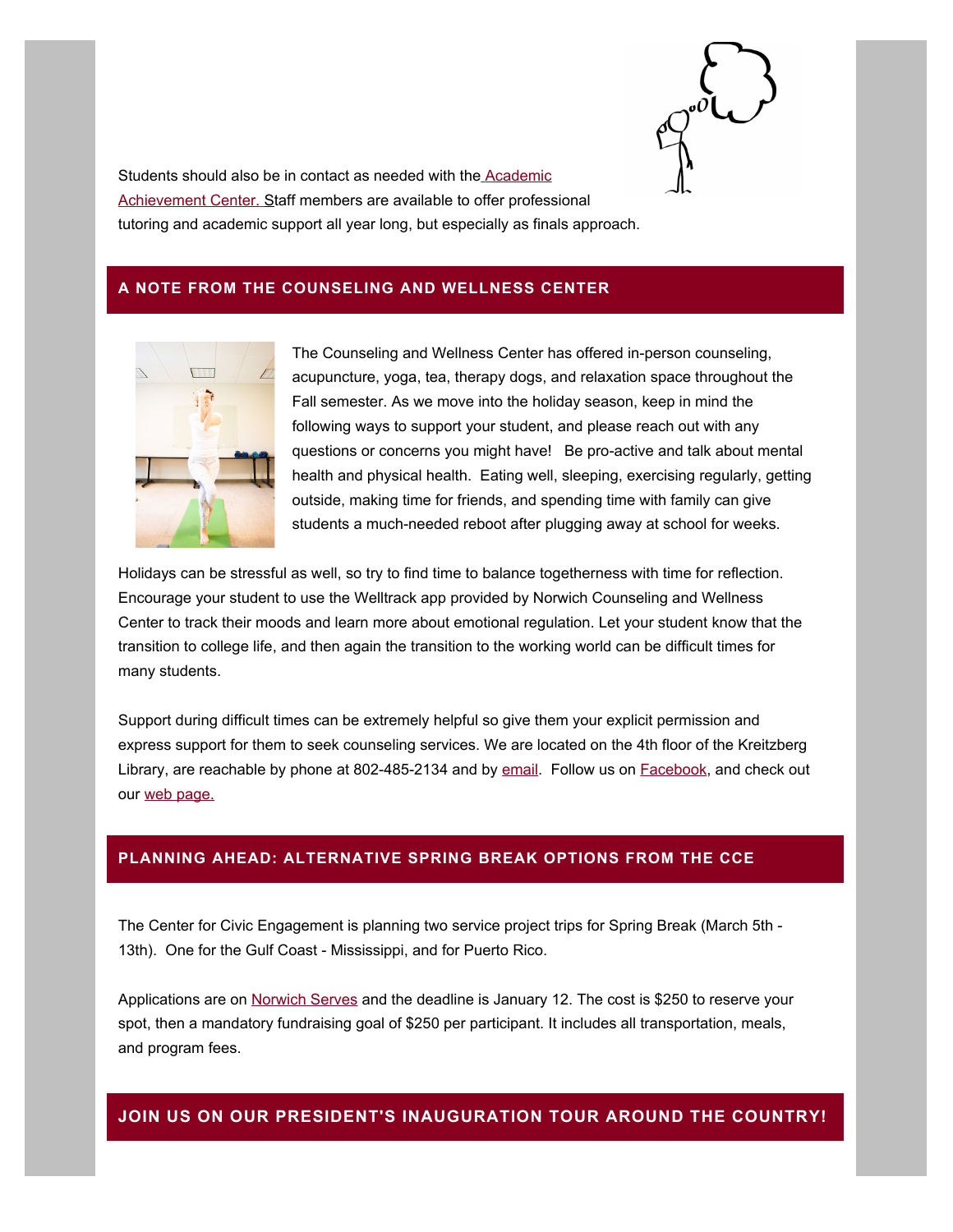

On September 22, 2021 Dr. Mark Anarumo was inaugurated as Norwich University's 24th president. In the months ahead President Anarumo will be traveling the country to meet the Norwich family. **[Please](https://alumni.norwich.edu/page.redir?target=https%3a%2f%2falumni.norwich.edu%2finaugurationtour&srcid=153977&srctid=1&erid=22061673&trid=db6ad3dd-2624-4456-a9bf-16257f4c1337) [join us at any of the events listed here](https://alumni.norwich.edu/page.redir?target=https%3a%2f%2falumni.norwich.edu%2finaugurationtour&srcid=153977&srctid=1&erid=22061673&trid=db6ad3dd-2624-4456-a9bf-16257f4c1337)** to meet the man and hear his vision for the university's third century of service to the nation.

# **STAY CONNECTED**

**Remember, there are many resources to stay in touch with Norwich throughout the school year:**

[Corps of Cadets on Flickr](https://alumni.norwich.edu/page.redir?target=https%3a%2f%2fwww.flickr.com%2fphotos%2fnucorpsofcadets%2f&srcid=153977&srctid=1&erid=22061673&trid=db6ad3dd-2624-4456-a9bf-16257f4c1337) [Norwich YouTube channel](https://alumni.norwich.edu/page.redir?target=https%3a%2f%2fwww.youtube.com%2fc%2fnorwichuniversity%2ffeatured&srcid=153977&srctid=1&erid=22061673&trid=db6ad3dd-2624-4456-a9bf-16257f4c1337) [Norwich Instagram](https://alumni.norwich.edu/page.redir?target=https%3a%2f%2fwww.instagram.com%2fnorwichuniversity%2f%3fhl%3den&srcid=153977&srctid=1&erid=22061673&trid=db6ad3dd-2624-4456-a9bf-16257f4c1337) [2025 NU Families Facebook page](https://alumni.norwich.edu/page.redir?target=https%3a%2f%2fwww.facebook.com%2fgroups%2fnu2025families&srcid=153977&srctid=1&erid=22061673&trid=db6ad3dd-2624-4456-a9bf-16257f4c1337) [NU Families Facebook page](https://alumni.norwich.edu/page.redir?target=https%3a%2f%2fwww.facebook.com%2fNUFamilies&srcid=153977&srctid=1&erid=22061673&trid=db6ad3dd-2624-4456-a9bf-16257f4c1337) [NU Families website](https://alumni.norwich.edu/page.redir?target=https%3a%2f%2falumni.norwich.edu%2fNUfamilies&srcid=153977&srctid=1&erid=22061673&trid=db6ad3dd-2624-4456-a9bf-16257f4c1337) [NU Events calendar](https://alumni.norwich.edu/Events?srctid=1&erid=22061673&trid=db6ad3dd-2624-4456-a9bf-16257f4c1337)

And you can always email our office at [mystudentis@norwich.edu](mailto:mailto%20mystudentis@norwich.edu) too.